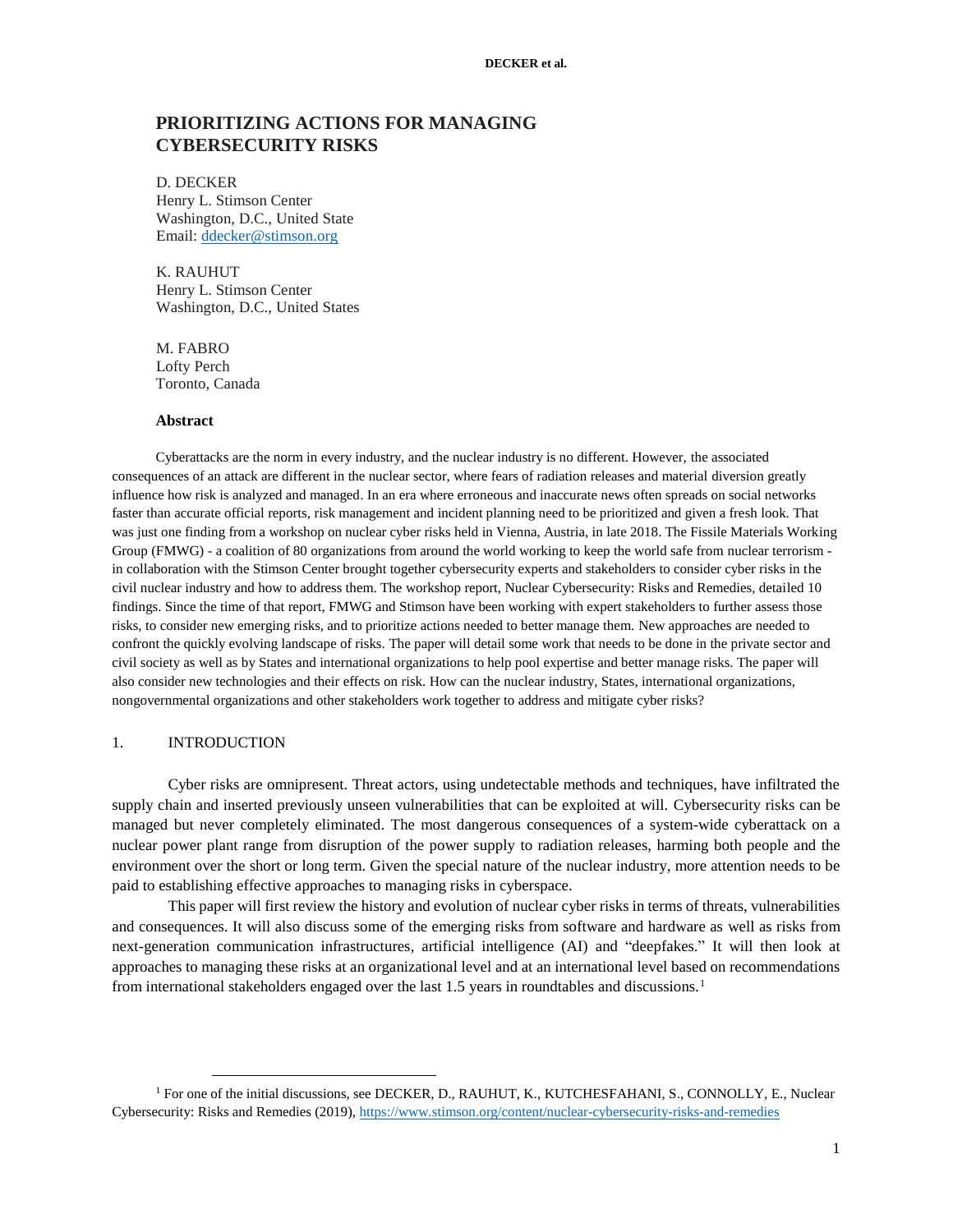## **IAEA-CC-352**

#### 1. CYBER RISK TRENDS: THREATS, VULNERABILITIES, CONSEQUENCES

Some of the earliest cyberattacks involved criminal theft of data. Attacks resulting in a breach in confidentiality are important and still widespread, as are those that impact data integrity and availability. The concern involves not just loss of intellectual property that could give advantage to competitors but also theft, destruction or modification of sensitive information that could compromise nuclear safety and/or security. Plant blueprints and employee data stolen in a 2014 cyberattack on Korea Hydro and Nuclear Power Company caused fears and prompted impromptu emergency drills [1]. Most recently, malicious actors injected malware into administrative systems of a new Indian nuclear power plant where, in addition to other issues, a large amount of data was stolen [2] [3]. The contradictory public statements regarding the India incident recalls the initial confusion surrounding the 2011 cyberattack on the former French nuclear power group Areva [4].

Assurances that "air-gaps" can protect critical nuclear assets and systems from cyberattacks proved specious when the 2010 Stuxnet virus was able to destroy nuclear centrifuges. In 2018, the United States and the United Kingdom warned of very targeted infiltration of nuclear and other energy power operators and critical infrastructures using trusted networks, such as vendors; the potential for infiltration of vital operating platforms, applications and safety systems is real [5].

More pernicious attacks are likely as well-developed hacking tools are leaked, copied and customized for a particular target. Information technology service providers have become a target for advanced persistent threats, thereby threatening the security of their clients. Cloud and managed service providers have access to the inner workings of clients; a compromised provider represents a compromised client [6].

In addition to facing new and increasing cyber capabilities possessed by the threat actor, the nuclear industry is facing increasing vulnerabilities. It is these vulnerabilities that ultimately provide the opportunities to the attacker. Next generation nuclear technologies, including small modular reactors, are highly digitized. Also, existing nuclear operators are often replacing legacy systems with digital ones. Increased digitization can also mean more users, more service providers and more trust in and amongst critical networks and the assets that are contained in them. That increases the surface area for an attack and the possible vectors of attack, including in some cases more personnel in the organization, business affiliates, suppliers, advisors and even its regulators. Credential protection, access authorizations, and good training are critical, as people often represent the highest vulnerability in an organization – through accidental, negligent or malicious behaviors.

Supply chain vulnerabilities are of increasing concern both for hardware and software, with vulnerabilities being discovered in everything from computer chips to safety systems. The International Atomic Energy Agency (IAEA) has produced guidance to help manage risks from counterfeit and fraudulent items in the nuclear industry but notes the continuing challenges, from original providers ending system updates to actors deliberately diverting and substituting fraudulent integrated circuits for espionage purposes [7].

New technologies need to be assessed for the vulnerabilities they may present to computer and related systems.

- The move to 5G systems means increased speed and resilience in communications but also means increased complexities and vulnerabilities [8]. The implications of this for the nuclear as well as other sectors is unclear, with the confidentiality, security and integrity of 5G/updated communication systems needing to be reassessed as well as the operating systems and functions, such as emergency response, that rely on those communication systems;
- AI may be used well in the nuclear and other sectors to decrease vulnerabilities, for example, with AI supporting biometric data to authenticate users and limit access and analyzing behaviors to detect anomalies. Threat actors, though, also can use AI to hone their approaches. Facilities may well be vulnerable to a blended attack using AI to disrupt plant operations while unmanned aerial vehicles disrupt communications further or assist attackers in surveillance for targeting physical protection systems;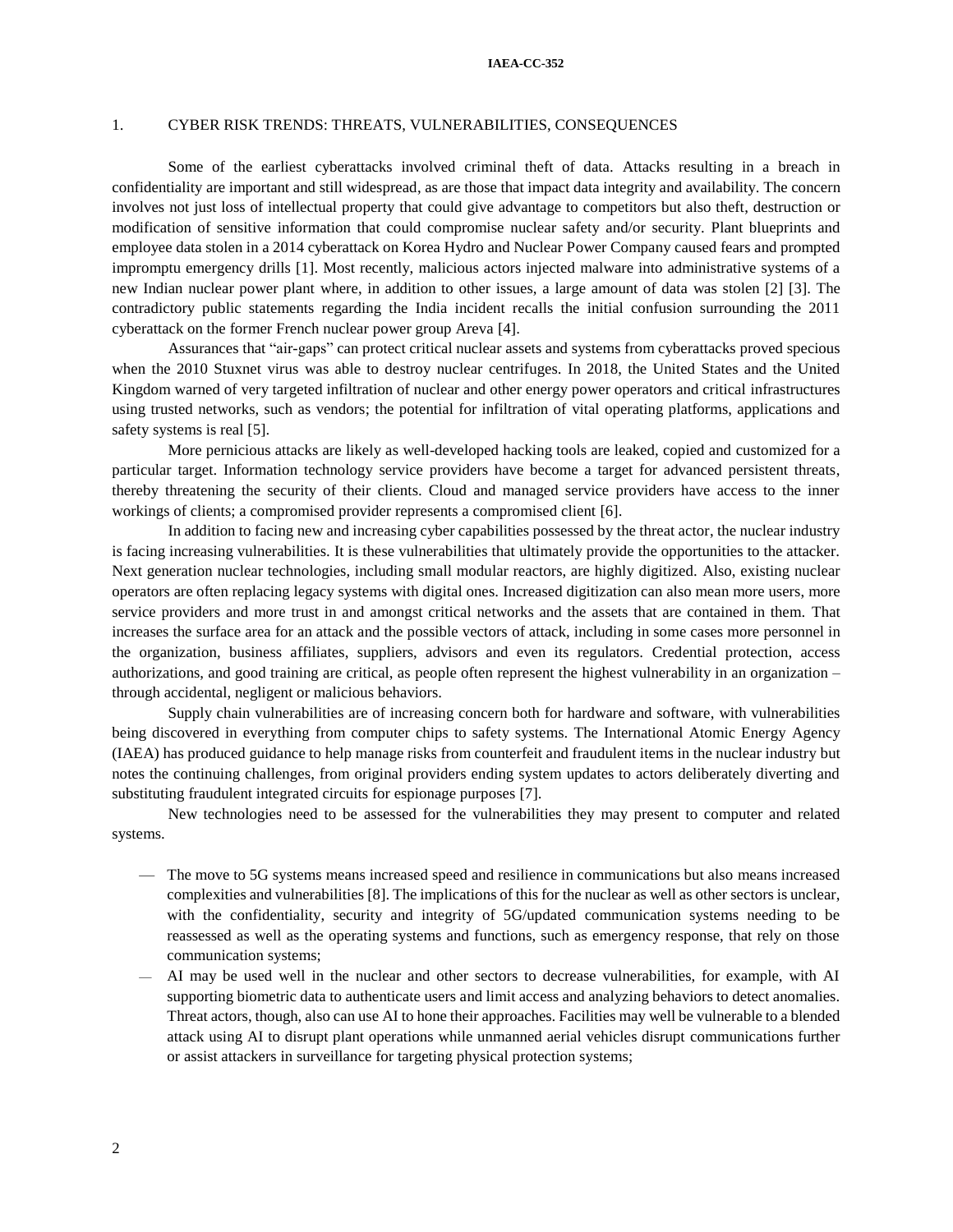#### **DECKER et al.**

- Distributed ledger technology ("blockchain") may offer some opportunities for security, such as in possibly helping to ensure integrity and authenticity of control system applications used in nuclear operations. Over the longer-term, however, quantum computing may be able to thwart those advantages;
- Terrorists with lesser capability than State actors may also find fresh ways to exploit the nuclear enterprise with new electronic devices. Employees wearing digital devices can pose exploitable vulnerabilities for information security and potentially nuclear facility operations;
- Other new technologies such as robotics and remotely operated physical protection systems can assist in making security more cost efficient and could be an effective attack deterrent; however, these also present additional attack surfaces for cyber intrusion and can make nuclear operations more vulnerable.

These and other innovations, such as the use of augmented reality to assist in training, need to be assessed for their benefits, such as decreasing human error, as well as their potential to increase risks.

Consequence management is dependent on communications and availability of response mechanisms. Social media spreads information today faster than news from official channels can be released; false calls for evacuations can lead to highway deaths and social mayhem. Another fear stakeholders raise is that a malevolent actor will use AI to present false risk communications to the public and to targeted emergency responders in order to interfere with appropriate, planned actions. The advent of "deepfakes" with false audio and visual representation of trusted actors can compromise response functions and cause serious alarm among the public. This would greatly increase the consequences of any event.

The problems with the lack of agreed international norms and standards in cyberspace will be compounded by the uncharted terrain of new technologies, which is devoid of national or international standards. The potential for misuse of next-generation technologies and machine intelligence, which are so unknown, may well be unpreventable and beyond the design basis threat (DBT) of any nuclear facility. Any DBT that has a cyber-component will define the threat and associated characteristics/attributes against which a facility must reasonably defend itself. The facility should be tested and assessed as to its ability to manage that threat. However, at the end of the day, no one can predict what that cyber threat and associated vulnerabilities look like. If the consequence of this futuristic attack results in some kinetic impact related to sabotage, release or theft/diversion of materials, the facility is going to have to be responsible for protecting the systems that are related to that impact and for helping to mitigate consequences.

In today's world, it is not a matter of if but when there will be another major nuclear incident. The incident may not even start as a malicious act but could be due to negligence or oversight or accident. Yet, the question ultimately is how to prioritize actions to manage risks by appropriately addressing threats, vulnerabilities and consequences.

## 2. PRIORITIZING RISK MANAGEMENT ACTIONS – FOR LICENSEES

Understanding the threat vectors can help with prioritization of risk management. Some understanding of who is attacking may be needed in order to understand the more important "why" and the tactics, techniques and procedures of the adversary. The "why" can be much more useful because it maps directly to threat actor intent and associated consequences sought by the adversary. These characteristics do not have anything to do with probability and can actually be used to inform the defender with regards to how to focus efforts. An advanced persistent threat, however, is hard to understand let alone manage [9] [10]. States do not necessarily expect their licensees to prevent such threat actors targeting their facilities but do expect licensees to take steps to ensure good basic cyber hygiene to avoid being easy targets – and to avoid simple human errors.

Licensees should comply with their State's regulations at a minimum – but States' regulatory guidance is insufficient. Given the evolving nature of the threat and the continuing identification of new vulnerabilities, any cyber DBT that defines the threat a licensee must prevent would be outdated as soon as it is established. Prescriptive regulatory guidance becomes meaningless. A performance-based approach to regulation is better as it creates the opportunity for cyber to inform how consequence analysis is managed. This ultimately results in a graded approach that empowers the licensee to protect their assets according to functionality, criticality or other operational metrics.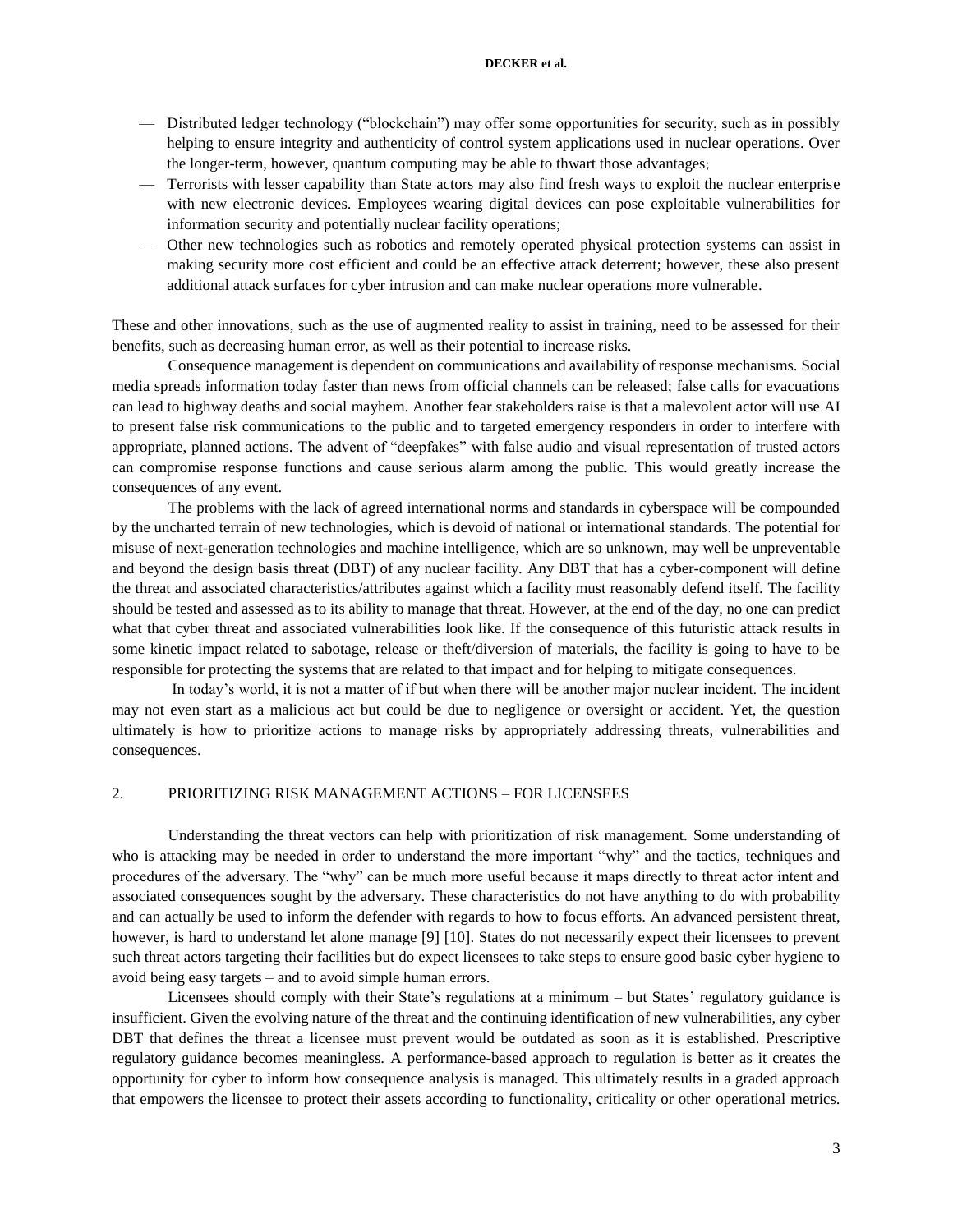#### **IAEA-CC-352**

Such an approach would encourage a licensee to be more proactive in continuously developing appropriate methods for identifying and responding to the actions of a threat actor, thereby avoiding potential consequences. However, from a licensee's perspective, this is also insufficient.

Regulators provide baseline requirements, but industry peers may have exceeded those requirements thus establishing new industry norms that a licensee should adopt. The Amended Convention on the Physical Protection of Nuclear Material (A/CPPNM), which came into force in 2016, notes the importance of security culture and defense in depth and recognizes that licensees have the "prime responsibility" for protecting their materials and facilities [11]. That means licensees have an obligation, beyond regulatory minimums, to understand threats as well as their vulnerabilities and consequences. Licensees, therefore, must learn from others, both in the nuclear industry and more broadly.

This is where good governance is important. Owners and managers must demonstrate that they value good security as a core value and can share good practices and require the same of their suppliers, contractors and others with whom they engage. In doing this, an organization not only reduces risks, it also reassures the regulators, investors, insurers and the public and garners reputational gains as well as reduced liability in the event of an incident [12]. The Stimson Center, World Institute for Nuclear Security (WINS) and Internet Security Alliance (ISA) are all working on good governance models with ISA focusing particularly on good governance for cybersecurity through its Cyber Risk Management Handbooks, which are being adopted around the world [13] [14].

Voluntary consensus standards/frameworks can help managers reinforce good security governance and provide a peer-developed approach to risk assessments [15]. The IAEA provides guidance for computer security selfassessments [16]. Industry and government organizations also provide guidance, e.g., on identifying and securing critical digital-dependent functions; and, good guidance comes from both inside and outside the nuclear industry [17] [18]. The United States' National Institute of Standards and Technology (NIST) worked with a broad group of industry stakeholders to develop the Cybersecurity Framework; NIST says Israel, Japan and other countries have successfully leveraged the Framework [19].

Licensees must decide among the plethora of frameworks, as there is yet little global consensus, and adopt a risk management approach that is right for them. They much allocate time for the then necessary risk assessments and invest in filling any gaps, including for appropriate cybersecurity training at all levels of operations as humans are the biggest contributors to cyber insecurity in organizations. The IAEA and WINS as well as others offer training and actual simulations [20].

Stakeholders note that good security culture with basic training and reinforcement of good cyber hygiene is necessary but not sufficient. More information sharing is needed across licensees (see next section) to ensure lessons get shared. Such detailed sharing would go beyond development of consensus standards or cyber frameworks; it would involve sharing of actual experiences. Response planning is key and needs additional work. Stakeholders note the importance of developing more scenarios and practices, including with emergency responders. Some of this work could be done by individual licensees but would be accomplished more cost effectively if done on a regional or industry-sector basis. International organizations and associations could well help with these tasks.

## 3. PRIORITIZING RISK MANAGEMENT ACTIONS – FOR INTERNATIONAL ORGANIZATIONS AND OTHER ACTORS

Stakeholders note the need for broader international cooperation on cybersecurity, including fresh thinking on approaches. The United Nations has taken a leading role in supporting cyber cooperation, with the UN Secretary-General's High-level Panel on Digital Cooperation recommending coordination among the many different efforts. The Internet Governance Forum (IGF), a UN-supported platform for multi-stakeholder policy discussions, called for targeted collaboration that goes beyond national borders to evolve accepted best practices [21]. Nongovernmental organizations, industry associations, insurers, educational institutions and others also can play important roles to reduce cyber risks.

Stakeholders in the nuclear field suggest the following be done within their sector: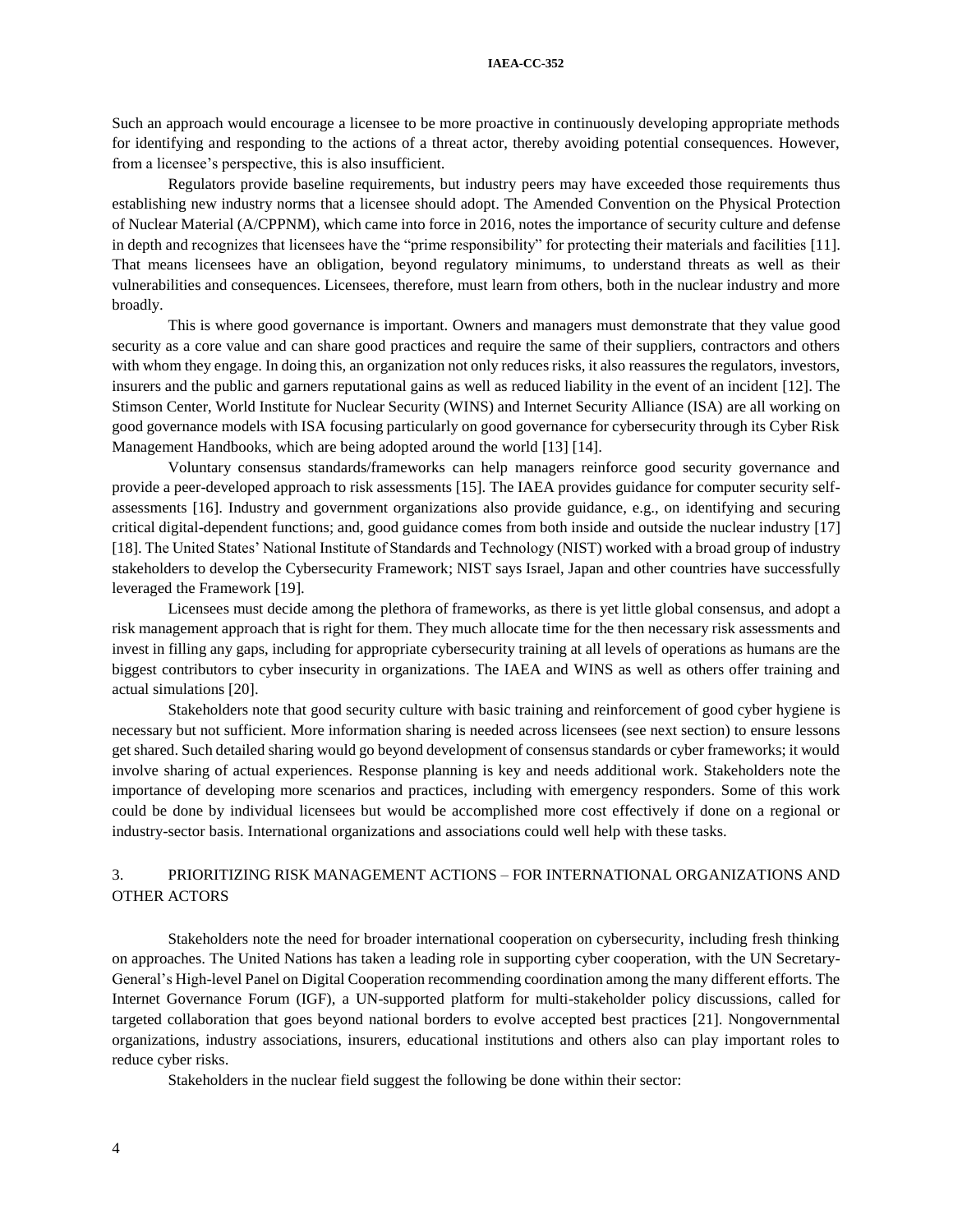— Further development of emergency action best practices.

 Risk communication: What are the appropriate communications and communication channels to effectively reduce risk? This is likely to differ among countries. For a specific country, in the case of an actual event, what are the appropriate communications that reduce risk? This would entail joint development of prepared public emergency communications and pre-planned incident reporting for various scenarios. How does one ensure social media and "deepfakes" do not overtake reality?

 Emergency response: What could go wrong and how likely is it? This would entail analysis of actual incidents and additional scenario development based on evolving risks; 2

 Table Tops and Other Exercises: Leveraging IAEA incident response work and above efforts, develop practice opportunities through both new and existing forums, such as GICNT exercises.

More timely documentation of available best practices.

 Information exchanges: Explore having IAEA facilitate best practice information exchange more directly among licensees and with other organizations. This could be as a new initiative similar to the International Nuclear Security Education Network and as a complement to the State-sponsored work in the IAEA Global Nuclear Safety and Security Network (GNSSN). The IAEA will be exploring in 2020 development of an overarching framework to collect best practices from Nuclear Security Support Centers and should include the private sector in this, including cyber specialists. The IAEA could act as a convener, add special cyber elements to their information sharing – and collaborate with groups such as the World Nuclear Association and World Association of Nuclear Operators;

 Quick, timely updates: Institute a brief on evolving good practices. The IAEA takes a long time to publish its documents as most are consensus based. However, the IAEA or another entity could provide periodic short updates on evolving good practices, such as the EU Network and Information Security directive and evolving certification schemes, US supply chain requirements, as well as the earlier noted NIST Cyber Framework or ISA Cyber-Risk Oversight Handbook. State/industry regulatory guidance documents are not necessarily considered best practices or industry norms by other states – but voluntary sharing of good practices and lessons learned from others' experience can be facilitated;

 Responsible suppliers/contractor/vendors: Individual countries have approved vendor lists and some have outlawed the use of some suppliers. Can clear criteria be developed and shared for doing this? Is there some way the results of such analyses could be made public? How effective are new initiatives, such as the Global Cybersecurity Alliance? Can criteria be developed to guide contract terms that expand on the IAEA Contracting Toolkit?

— Information sharing regarding cyber incidents, including breaches involving those without consequences.

 Incident disclosures: What are the required information disclosures, for example trigger events, when to disclose, to whom, what type of communication to use, etc.? Research would look at incidents currently classified as "safety" events that also have a security aspect – and would look at the outcome of reporting. Consider also developing agreement around shared reporting of incidents using a cybersecurity incident scale to gauge how severe an event is to clarify context and significance, such as one developed by the IAEA. This could be a parallel to the IAEA Incident and Trafficking Database and could be done in a nongovernmental organization; 3

Lessons Learned: Compiling an anonymized database with lessons learned regarding nuclear and

 $\overline{a}$ 

<sup>&</sup>lt;sup>2</sup> See, for example, the IAEA Safety standards on emergency preparedness and response: IAEA- INTERNATIONAL ATOMIC ENERGY AGENCY, IAEA Safety Standards on Emergency Preparedness and Response (2019), <https://www.iaea.org/topics/emergency-preparedness-and-response/safety-standards-technical-guidance>

 $3$  For example, the James Martin Center for Nonproliferation Studies puts together a more detailed trafficking database than IAEA's, which requires confirmation from States. See: CNS- JAMES MARTIN CENTER FOR NONPROLIFERATION STUDIES, The CNS Global Incidents and Trafficking Database (2019),

<https://www.nti.org/analysis/articles/cns-global-incidents-and-trafficking-database/>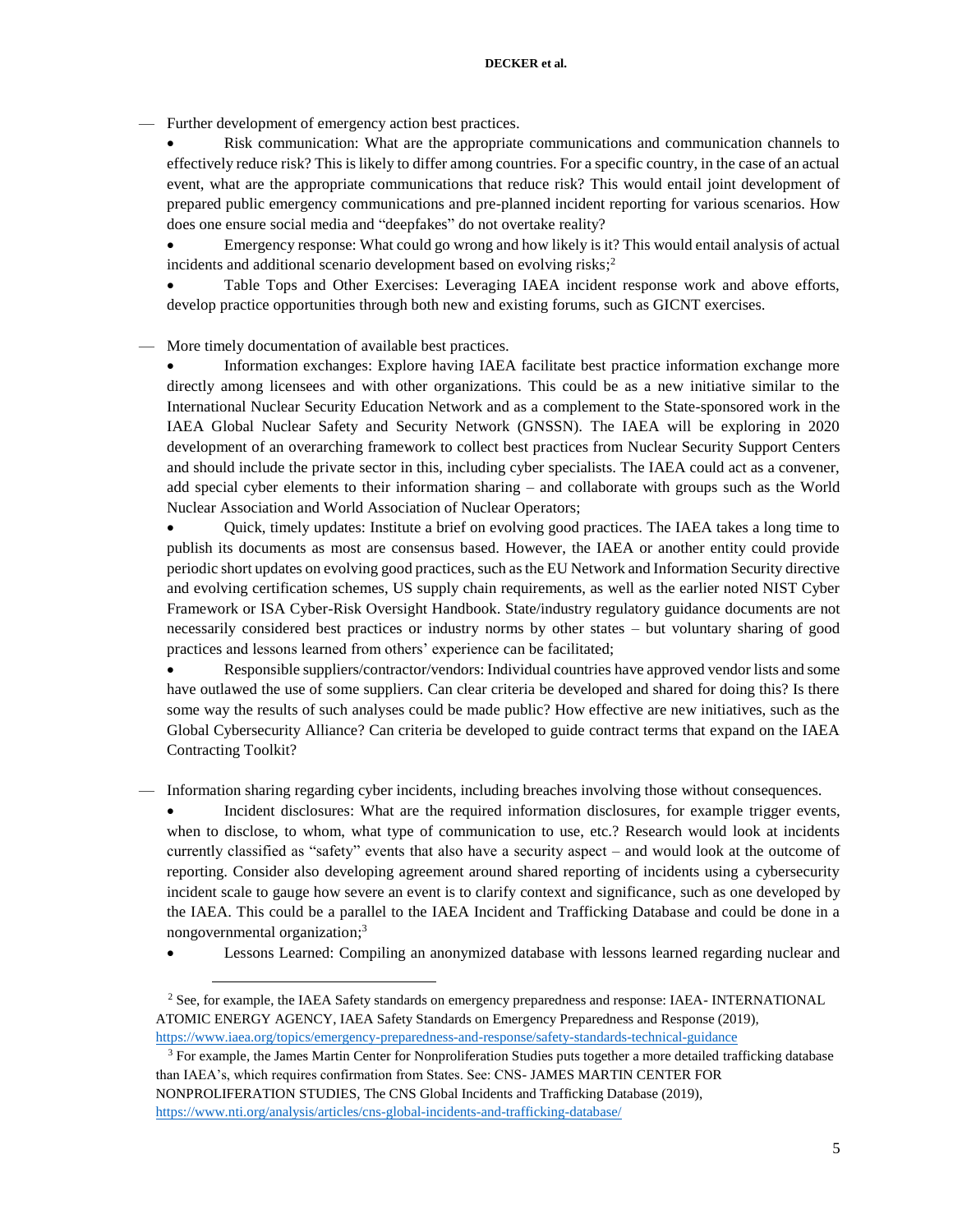cybersecurity to create an "operator's database" resource, including of industrial control system incidents. This could be based on open source reporting and voluntary sharing and may include safety incidents.<sup>4</sup> Some countries have started to figure out ways to expand information sharing among government, private sector, insurers and cyber specialists within their own jurisdiction; documenting such efforts, the process for effecting them (including legislation to allow and protect shared information) and sharing success stories would be useful to replicating such models.

Stakeholders in the nuclear sector recognize that their issues and concerns regarding cyber security are not totally unique. Except for the potential for radiation release and accompanying fears of such, other enterprises and individuals have similar cybersecurity concerns. Stakeholders support broader initiatives. As a result of recent UN General Assembly Resolutions, discussions are continuing on cyber norms, the rule of law, and related issues [22]. Advances may well be forthcoming to support better hardware and software security. But the importance of cyber risks in the nuclear sector spurred calls for more initiatives.

Additional ideas to reduce risks that should be explored include:

— Consideration of new forums/ways in which to develop agreements and support implementation.

- Discussions in Organization for Security and Cooperation in Europe supporting more confidencebuilding measures;
- Discussions on cyber issues in the trilateral South Korea/Japan/China Safety and Security Forum;
- A protocol including cyber in the Convention on Nuclear Safety or the Amended Convention on the Physical Protection of Nuclear Material;

 Establishing a connection between the obligations under CPPNM/A, national regulations and the transformation of those obligations into a set of norms among industry. Uncover those norms already existing and look to norm establishment as a goal moving forward in the context of these and other treaty/UN Security Council resolution obligations;

More formalized agreements not to target critical infrastructures, including nuclear facilities.

— Evaluation of what works to reduce incidents.

- Review of agreements that may have worked, such as the Obama-Xi 2014 agreement to reduce economic espionage or India-Pakistan's agreement not to attack nuclear facilities, which would include an assessment of how well they have or could work and be replicated;
- The role of incentives and/or negative reporting in supporting adoption of voluntary good practices.<sup>5</sup>

— Consideration of enforcement mechanisms to reduce cyberattacks.

 Review of State and international approaches to cybercrimes: Although the UN's Cyber Policy Portal has information on some professed policies, how are these being enforced? A think tank or academic institution could assess selected States' approaches to investigation, prosecution, and penalties for cybercrimes, e.g., cyberattacks, cyber terrorism, etc.;

 Review of cooperation challenges in enforcement: If cybercrimes are to be reduced, good enforcement is needed – and collaborative approaches. Europol and Interpol have started good engagement with other stakeholders and need to further pursue such efforts;

 Review of attribution challenges in cyberattacks: Attribution is important for deterrence. The challenge will come in identifying State attacks or State-supported attacks. Lessons might be learned from

 $\overline{a}$ 

<sup>4</sup> See: SLOWIK, J., "Evolution of ICS attacks and the prospects for future disruptive events." For past examples, see RISI Online Incident Database: RISI- REPOSITORY OF INDUSTRIAL SECURITY INCIDENTS, RISI Online Incident Database (2015), <https://www.risidata.com/Database>

<sup>5</sup> See, for example: JEWELER, M. G., LENTCHNER, C., ROSS, R. B., HOGAN, B., MROZ, R., Name-and-Shame Proposal of Electric Regulators Highlights Need for Cyber Insurance (2019), [https://www.pillsburylaw.com/en/news-and](https://www.pillsburylaw.com/en/news-and-insights/name-and-shame-proposal-of-electric-regulators-highlights-need-for-cyber-insurance.html)[insights/name-and-shame-proposal-of-electric-regulators-highlights-need-for-cyber-insurance.html](https://www.pillsburylaw.com/en/news-and-insights/name-and-shame-proposal-of-electric-regulators-highlights-need-for-cyber-insurance.html)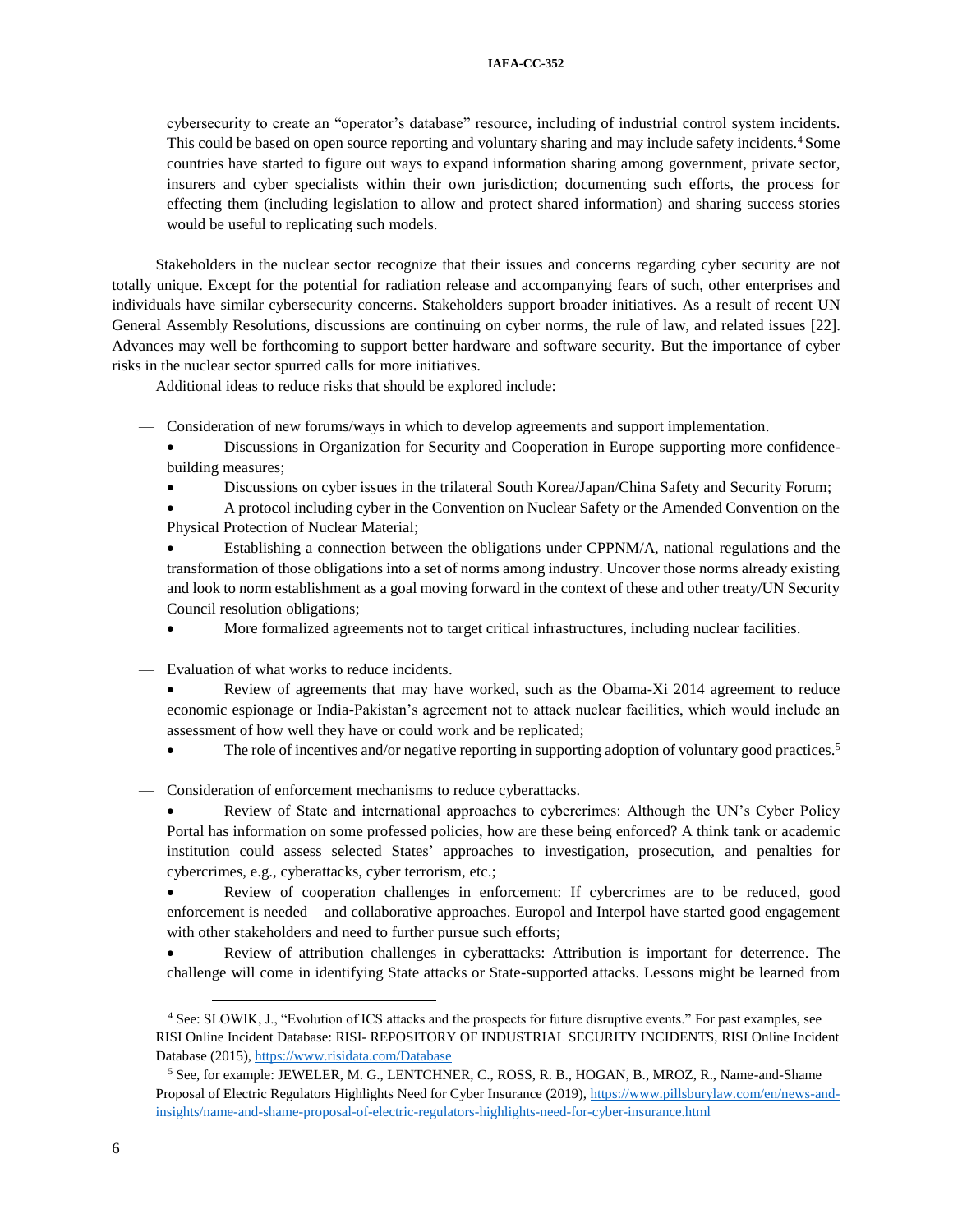studying other areas where collaboration on forensics and attribution methods have been tried, e.g., nuclear, chemical weapons. The collaborations can be through a new international organization or through a network of cooperating States, private sector cyber specialists/organizations, universities, and/or individuals. Much might be learned from the development of GICNT and the work of the Nuclear Forensics International Technical Working Group, which consists of experts working internationally to advance the discipline of forensics and to develop common approaches – including in law enforcement.

Many efforts are desirable for reducing cyber risks in the nuclear sector, but prioritization is key. Licensees may be guided by regulators but have a responsibility to make risk management judgments beyond regulatory minimums. International institutions including non-governmental organizations should look to the above list and decide where they have the capacity and capability to be effective in their efforts to reduce risk. An organized meeting to consider these recommendations among stakeholder groups would help inform that work.

#### **REFERENCES**

- [1] TRENDMICRO, Korean Nuclear Plant Faces Data Leak and Destruction (2014), [https://www.trendmicro.com/vinfo/us/security/news/cyber-attacks/korean-nuclear-plant-faces-data-leak-and](https://www.trendmicro.com/vinfo/us/security/news/cyber-attacks/korean-nuclear-plant-faces-data-leak-and-destruction)[destruction](https://www.trendmicro.com/vinfo/us/security/news/cyber-attacks/korean-nuclear-plant-faces-data-leak-and-destruction)
- [2] MONKEY CAGE, An Indian Nuclear Power Plant Suffered a Cyberattack. Here's What You Need to Know (2019), [https://www.washingtonpost.com/politics/2019/11/04/an-indian-nuclear-power-plant-suffered-cyberattack-heres](https://www.washingtonpost.com/politics/2019/11/04/an-indian-nuclear-power-plant-suffered-cyberattack-heres-what-you-need-know/)[what-you-need-know/](https://www.washingtonpost.com/politics/2019/11/04/an-indian-nuclear-power-plant-suffered-cyberattack-heres-what-you-need-know/)
- [3] THE ECONOMIST, A Cyber Attack on an Indian Nuclear Plant Raises Worrying Questions (2019), <https://www.economist.com/asia/2019/11/01/a-cyber-attack-on-an-indian-nuclear-plant-raises-worrying-questions>
- [4] BROOK, C., Report: French Nuclear Company Areva Hit by Virus (2011), [https://threatpost.com/report-french](https://threatpost.com/report-french-nuclear-company-areva-hit-virus-103111/75825/2/)[nuclear-company-areva-hit-virus-103111/75825/2/](https://threatpost.com/report-french-nuclear-company-areva-hit-virus-103111/75825/2/)
- [5] DECKER, D., RAUHUT, K., Cyber Risks Go Nuclear (2018), [https://www.stimson.org/content/cyber-risks-go](https://www.stimson.org/content/cyber-risks-go-nuclear)[nuclear](https://www.stimson.org/content/cyber-risks-go-nuclear)
- [6] CISA- CYBERSECURITY AND INFRASTRUCTURE SECURITY AGENCY, APTs Targeting IT Service Provider Customers,<https://www.us-cert.gov/APTs-Targeting-IT-Service-Provider-Customers>
- [7] Managing Counterfeit and Fraudulent Items in the Nuclear Industry, Nuclear Energy Series nº NP-T-3.26, IAEA, Vienna (2019).
- [8] EUROPEAN COMMISSION, EU-wide Coordinated Risk Assessment of 5G Networks Security (2019), <https://ec.europa.eu/digital-single-market/en/news/eu-wide-coordinated-risk-assessment-5g-networks-security>
- [9] CAPEC- COMMON ATTACK PATTERN ENUMERATION AND CLASSIFICATION, ATT&CK Comparison (2019)[, https://capec.mitre.org/about/attack\\_comparison.html](https://capec.mitre.org/about/attack_comparison.html)
- [10] OFFICE OF THE DIRECTOR OF NATIONAL INTELLIGENCE, "A common cyber threat framework" (2017).
- [11] Unofficial Consolidated Text of the Convention on the Physical Protection of Nuclear Material, As Amended on 8 July 2005, IAEA, Vienna (2005).
- [12] DECKER, D., KEMPFER, J., RAUHUT, K., UMAYAM, L., Nuclear Security Governance Template (2017), <https://www.stimson.org/nucleargovernance>
- [13] WINS- WORLD INSTITUTE FOR NUCLEAR SECURITY, 1.7 Corporate Governance and Legal Liability for Nuclear Security (2019), [https://wins.org/document/1-7-corporate-governance-and-legal-liability-for-nuclear](https://wins.org/document/1-7-corporate-governance-and-legal-liability-for-nuclear-security/)[security/](https://wins.org/document/1-7-corporate-governance-and-legal-liability-for-nuclear-security/)
- [14] ISA- INTERNET SECURITY ALIANCE, International Cyber-Risk Management Handbooks, <https://isalliance.org/isa-publications/international-cyber-risk-management-handbooks/>
- [15] DECKER, D., RAUHUT, K., Nuclear Energy: Securing the Future A Case for Voluntary Consensus Standards (2016)[, https://www.stimson.org/content/nuclear-energy-securing-future-case-voluntary-consensus-standards](https://www.stimson.org/content/nuclear-energy-securing-future-case-voluntary-consensus-standards)
- [16] Conducting Computer Security Assessments at Nuclear Facilities, IAEA, Vienna (2016).